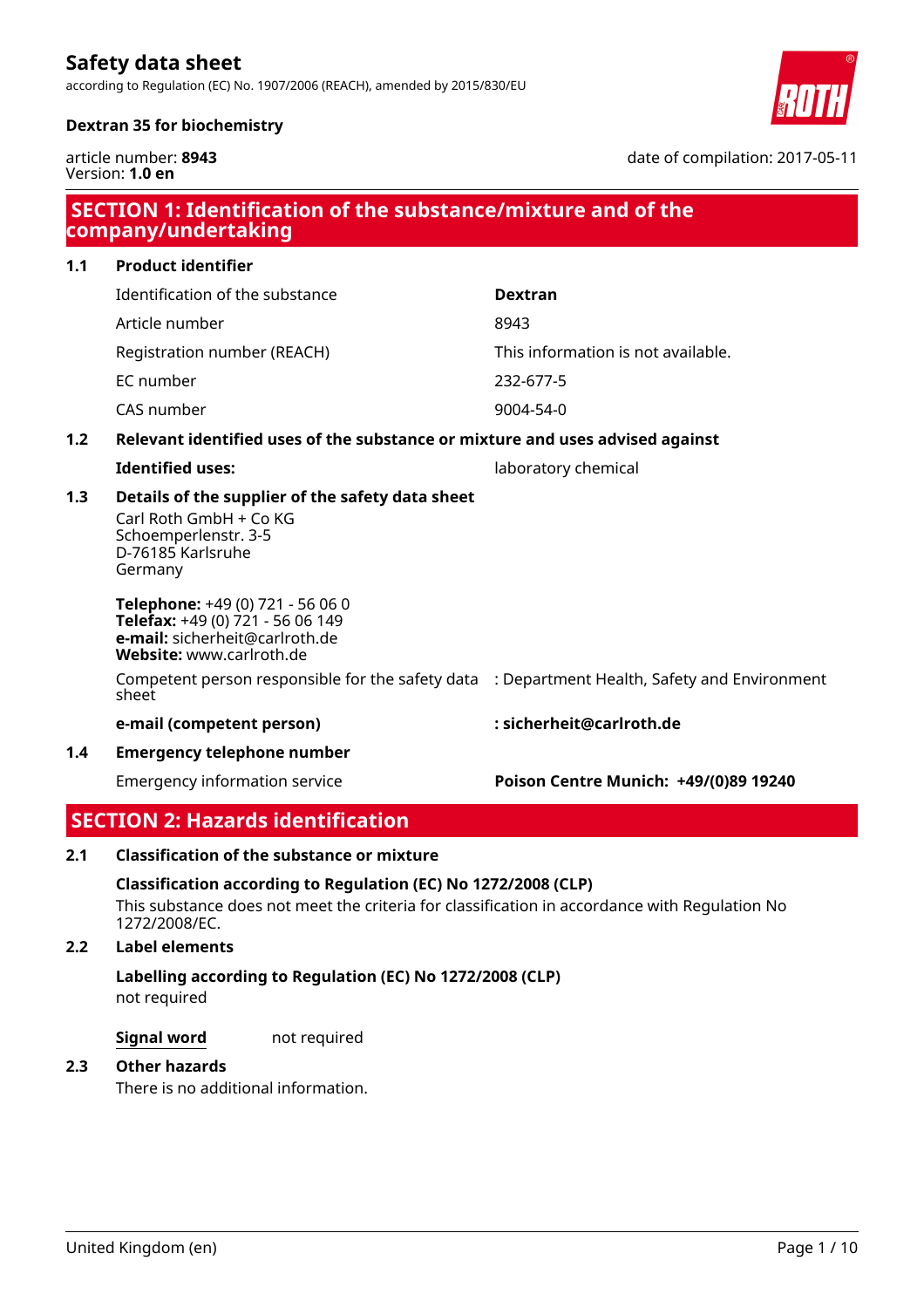according to Regulation (EC) No. 1907/2006 (REACH), amended by 2015/830/EU



# **Dextran 35 for biochemistry**

article number: **8943**

# **SECTION 3: Composition/information on ingredients**

| 3.1 | <b>Substances</b> |                                              |
|-----|-------------------|----------------------------------------------|
|     | Name of substance | Dextran                                      |
|     | EC number         | 232-677-5                                    |
|     | CAS number        | 9004-54-0                                    |
|     | Molecular formula | $(C_6H_{10}O_5)n$                            |
|     | Molar mass        | 30.000 - 40.000 $\frac{9}{1}$ <sub>mol</sub> |

# **SECTION 4: First aid measures**

#### **4.1 Description of first aid measures**



#### **General notes**

Take off contaminated clothing.

#### **Following inhalation**

Provide fresh air. In all cases of doubt, or when symptoms persist, seek medical advice.

#### **Following skin contact**

Rinse skin with water/shower.

## **Following eye contact**

Rinse cautiously with water for several minutes. In all cases of doubt, or when symptoms persist, seek medical advice.

#### **Following ingestion**

Rinse mouth. Call a doctor if you feel unwell.

## Irritant effects **4.2 Most important symptoms and effects, both acute and delayed**

# none **4.3 Indication of any immediate medical attention and special treatment needed**

# **SECTION 5: Firefighting measures**

## **5.1 Extinguishing media**

## **Suitable extinguishing media**

Co-ordinate fire-fighting measures to the fire surroundings water spray, foam, dry extinguishing powder, carbon dioxide (CO2)

# **Unsuitable extinguishing media**

water jet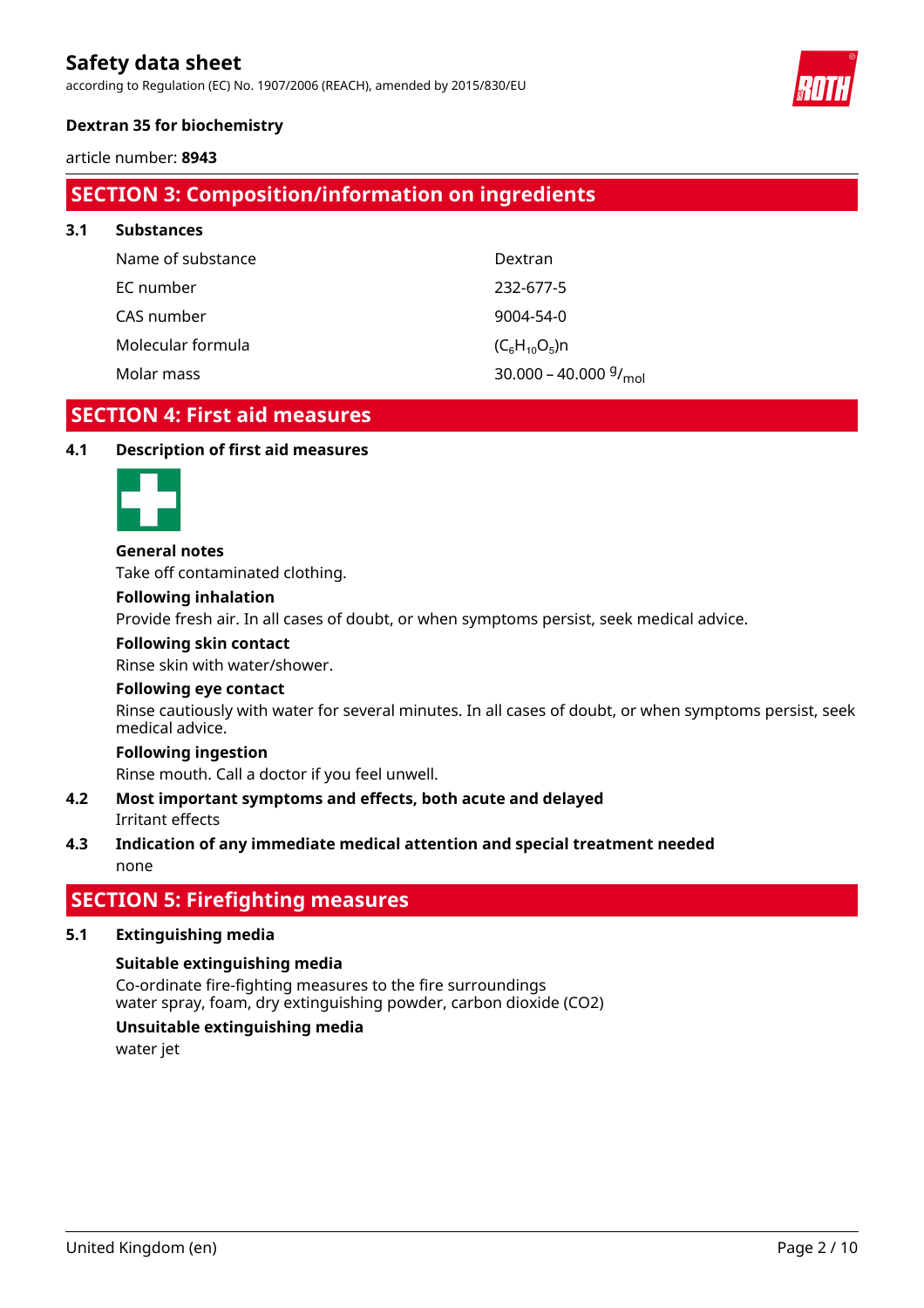according to Regulation (EC) No. 1907/2006 (REACH), amended by 2015/830/EU



# **Dextran 35 for biochemistry**

article number: **8943**

Combustible. **5.2 Special hazards arising from the substance or mixture**

# **Hazardous combustion products**

In case of fire may be liberated: carbon monoxide (CO), carbon dioxide (CO2)

## **5.3 Advice for firefighters**

Fight fire with normal precautions from a reasonable distance. Wear self-contained breathing apparatus.

# **SECTION 6: Accidental release measures**

- **6.1 Personal precautions, protective equipment and emergency procedures**
	- Do not breathe dust. **For non-emergency personnel**
- Keep away from drains, surface and ground water. **6.2 Environmental precautions**
- **6.3 Methods and material for containment and cleaning up**

**Advices on how to contain a spill**

Covering of drains.

Take up mechanically. **Advices on how to clean up a spill**

Place in appropriate containers for disposal. **Other information relating to spills and releases**

Hazardous combustion products: see section 5. Personal protective equipment: see section 8. Incompatible materials: see section 10. Disposal considerations: see section 13. **6.4 Reference to other sections**

# **SECTION 7: Handling and storage**

Avoid dust formation. **7.1 Precautions for safe handling**

Wash hands before breaks and after work. **Advice on general occupational hygiene**

Keep container tightly closed. Store in a dry place. **7.2 Conditions for safe storage, including any incompatibilities**

**Incompatible substances or mixtures**

Observe hints for combined storage.

# **Consideration of other advice**

**• Ventilation requirements**

Use local and general ventilation.

## **• Specific designs for storage rooms or vessels**

Recommended storage temperature: 15 – 25 °C.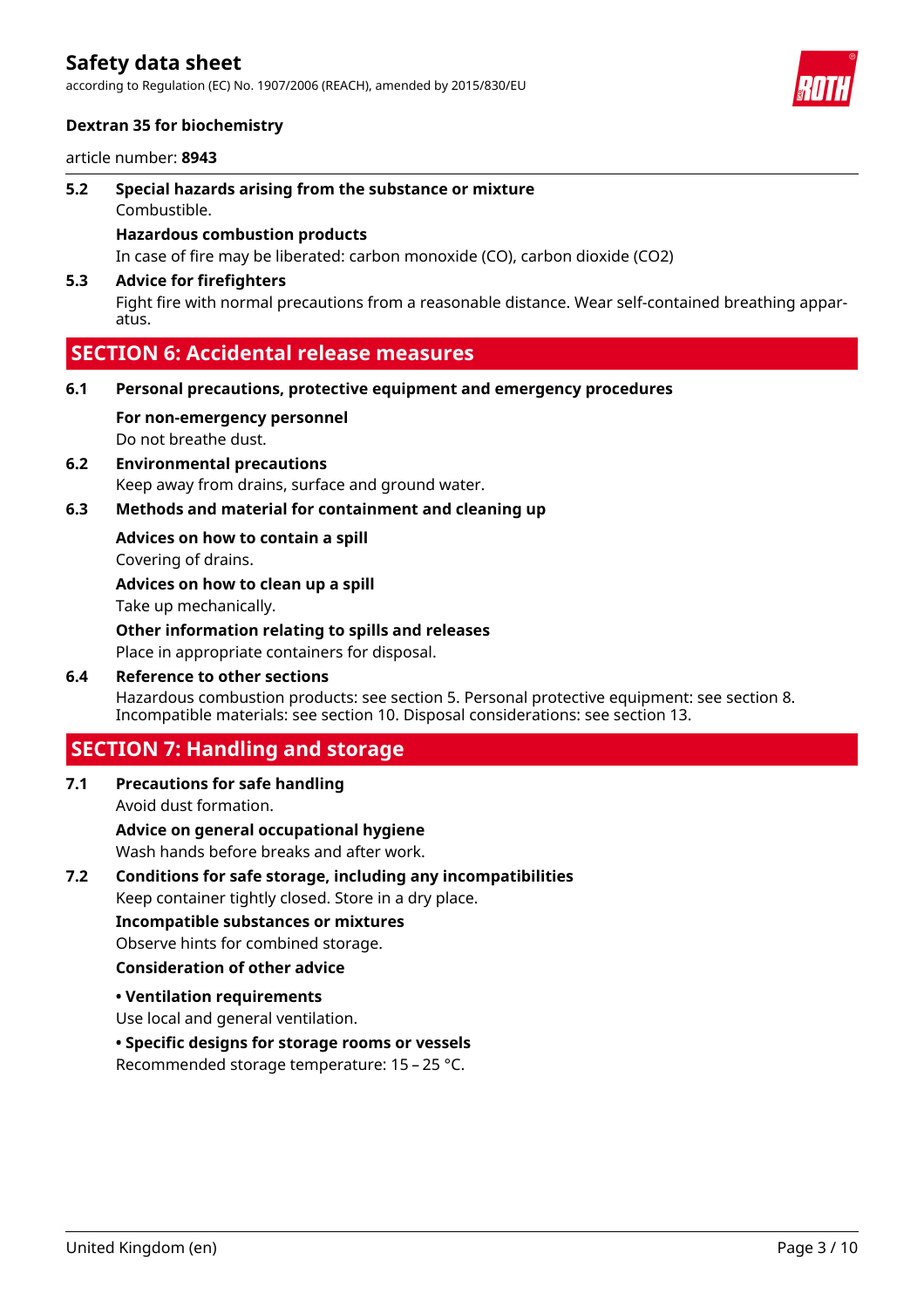according to Regulation (EC) No. 1907/2006 (REACH), amended by 2015/830/EU



# **Dextran 35 for biochemistry**

article number: **8943**

# **7.3 Specific end use(s)**

No information available.

# **SECTION 8: Exposure controls/personal protection**

# **8.1 Control parameters**

# **National limit values**

## **Occupational exposure limit values (Workplace Exposure Limits)**

| Coun-<br>try | Name of agent | <b>Notation</b> | <b>Identifier</b> | <b>TWA</b><br>[ $mg/m3$ ] | <b>STEL</b><br>[mg/m $^{3}$ ] $^{\circ}$ | <b>Source</b> |
|--------------|---------------|-----------------|-------------------|---------------------------|------------------------------------------|---------------|
| GB           | dust          |                 | WEL               | 10                        |                                          | EH40/2005     |
| GB           | dust          |                 | <b>WEL</b>        | 4                         |                                          | EH40/2005     |

#### **Notation**

i Inhalable fraction

r Respirable fraction<br>STFI Short-term exposui STEL Short-term exposure limit: a limit value above which exposure should not occur and which is related to a 15-

minute period unless otherwise specified TWA Time-weighted average (long-term exposure limit): measured or calculated in relation to a reference period of 8 hours time-weighted average

#### **8.2 Exposure controls**

## **Individual protection measures (personal protective equipment)**



## **Eye/face protection**

Use safety goggle with side protection.

## **Skin protection**

## **• hand protection**

Wear suitable gloves. Chemical protection gloves are suitable, which are tested according to EN 374.

## **• type of material**

NBR (Nitrile rubber)

## **• material thickness**

>0,11 mm

## **• breakthrough times of the glove material**

>480 minutes (permeation: level 6)

## **• other protection measures**

Take recovery periods for skin regeneration. Preventive skin protection (barrier creams/ointments) is recommended.

#### **Respiratory protection**

Respiratory protection necessary at: Dust formation. Particulate filter device (EN 143). P1 (filters at least 80 % of airborne particles, colour code: White).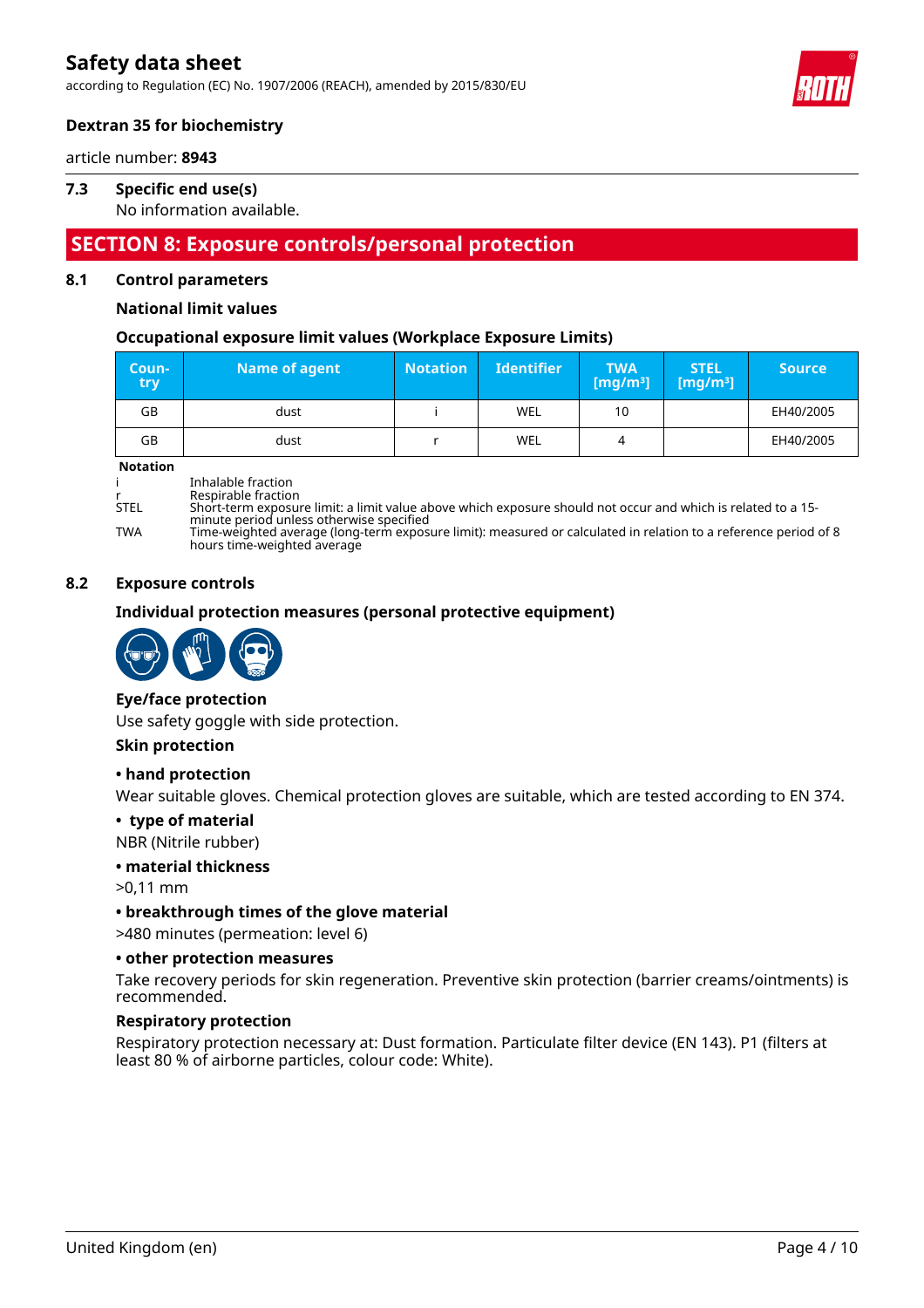according to Regulation (EC) No. 1907/2006 (REACH), amended by 2015/830/EU



# **Dextran 35 for biochemistry**

article number: **8943**

## **Environmental exposure controls**

Keep away from drains, surface and ground water.

# **SECTION 9: Physical and chemical properties**

# **9.1 Information on basic physical and chemical properties**

| Appearance                                    |                                                |
|-----------------------------------------------|------------------------------------------------|
| Physical state                                | solid (powder)                                 |
| Colour                                        | white - cream                                  |
| Odour                                         | odourless                                      |
| Odour threshold                               | No data available                              |
| <b>Other physical and chemical parameters</b> |                                                |
| pH (value)                                    | 4 – 7 (100 $9/1$ , 20 °C)                      |
| Melting point/freezing point                  | not determined                                 |
| Initial boiling point and boiling range       | This information is not available.             |
| Flash point                                   | not applicable                                 |
| Evaporation rate                              | no data available                              |
| Flammability (solid, gas)                     | This information is not available              |
| <b>Explosive limits</b>                       |                                                |
| · lower explosion limit (LEL)                 | this information is not available              |
| • upper explosion limit (UEL)                 | this information is not available              |
| Explosion limits of dust clouds               | these information are not available            |
| Vapour pressure                               | This information is not available.             |
| Density                                       | This information is not available.             |
| Vapour density                                | This information is not available.             |
| Relative density                              | Information on this property is not available. |
| Solubility(ies)                               |                                                |
| Water solubility                              | soluble                                        |
| Partition coefficient                         |                                                |
| n-octanol/water (log KOW)                     | This information is not available.             |
| Auto-ignition temperature                     | Information on this property is not available. |
| Decomposition temperature                     | no data available                              |
| Viscosity                                     | not relevant (solid matter)                    |
| <b>Explosive properties</b>                   | Shall not be classified as explosive           |
| Oxidising properties                          | none                                           |
|                                               |                                                |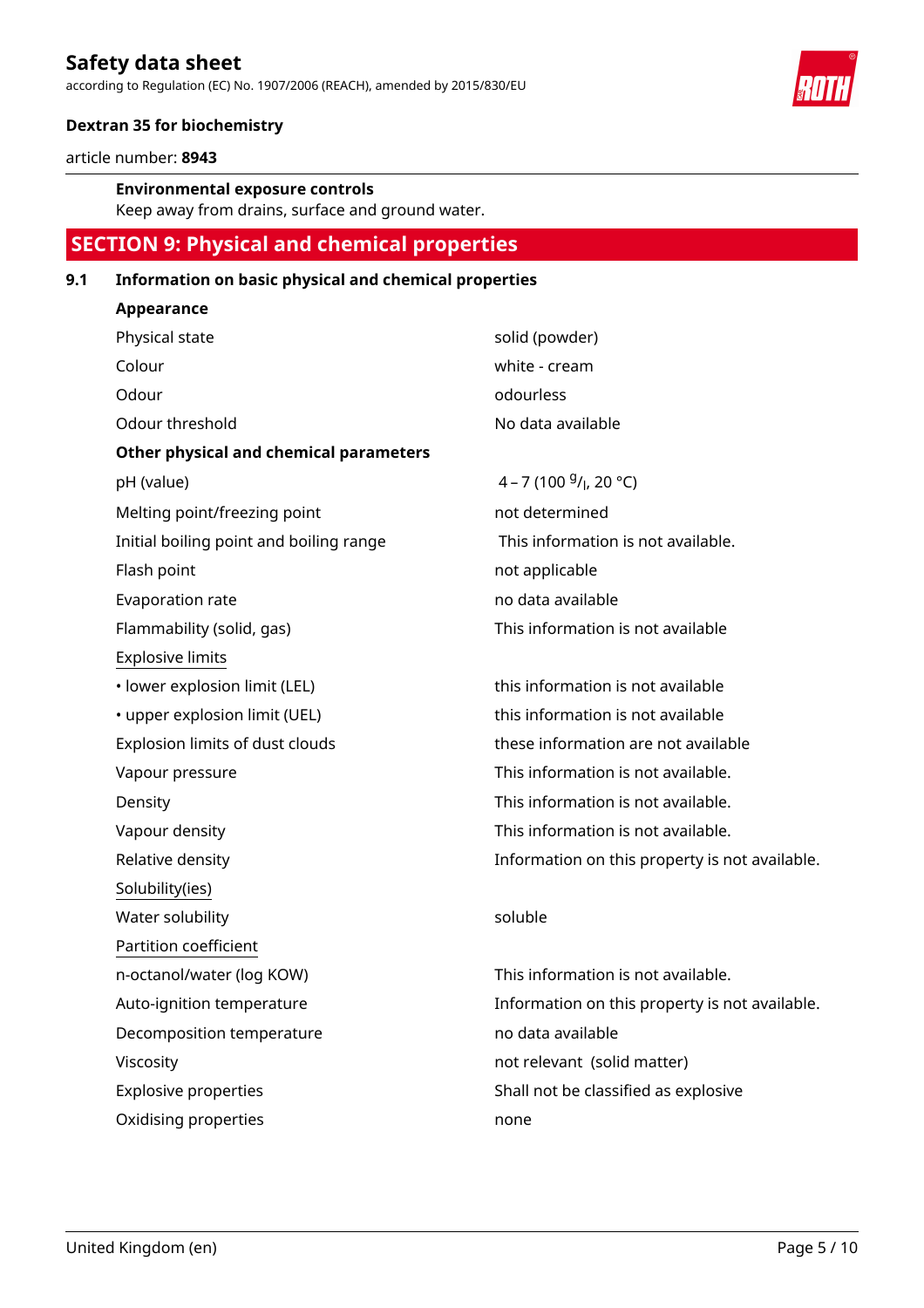according to Regulation (EC) No. 1907/2006 (REACH), amended by 2015/830/EU



# **Dextran 35 for biochemistry**

article number: **8943**

# **9.2 Other information**

There is no additional information.

# **SECTION 10: Stability and reactivity**

# **10.1 Reactivity**

Dust explosibility.

# The material is stable under normal ambient and anticipated storage and handling conditions of temperature and pressure. **10.2 Chemical stability**

Violent reaction with: Strong oxidiser **10.3 Possibility of hazardous reactions**

# **10.4 Conditions to avoid**

There are no specific conditions known which have to be avoided.

# **10.5 Incompatible materials**

There is no additional information.

# **10.6 Hazardous decomposition products**

Hazardous combustion products: see section 5.

# **SECTION 11: Toxicological information**

# **11.1 Information on toxicological effects**

## **Acute toxicity**

Shall not be classified as acutely toxic.

| <b>Exposure route</b> | Endpoint <b>b</b> | Value                  | <b>Species</b> ' | Source        |
|-----------------------|-------------------|------------------------|------------------|---------------|
| oral                  | ∟D50              | $>3.000 \frac{mg}{kg}$ | rat              | <b>TOXNET</b> |

## **Skin corrosion/irritation**

Shall not be classified as corrosive/irritant to skin.

## **Serious eye damage/eye irritation**

Shall not be classified as seriously damaging to the eye or eye irritant.

## **Respiratory or skin sensitisation**

Shall not be classified as a respiratory or skin sensitiser.

## **Summary of evaluation of the CMR properties**

Shall not be classified as germ cell mutagenic, carcinogenic nor as a reproductive toxicant

## **• Specific target organ toxicity - single exposure**

Shall not be classified as a specific target organ toxicant (single exposure).

## **• Specific target organ toxicity - repeated exposure**

Shall not be classified as a specific target organ toxicant (repeated exposure).

## **Aspiration hazard**

Shall not be classified as presenting an aspiration hazard.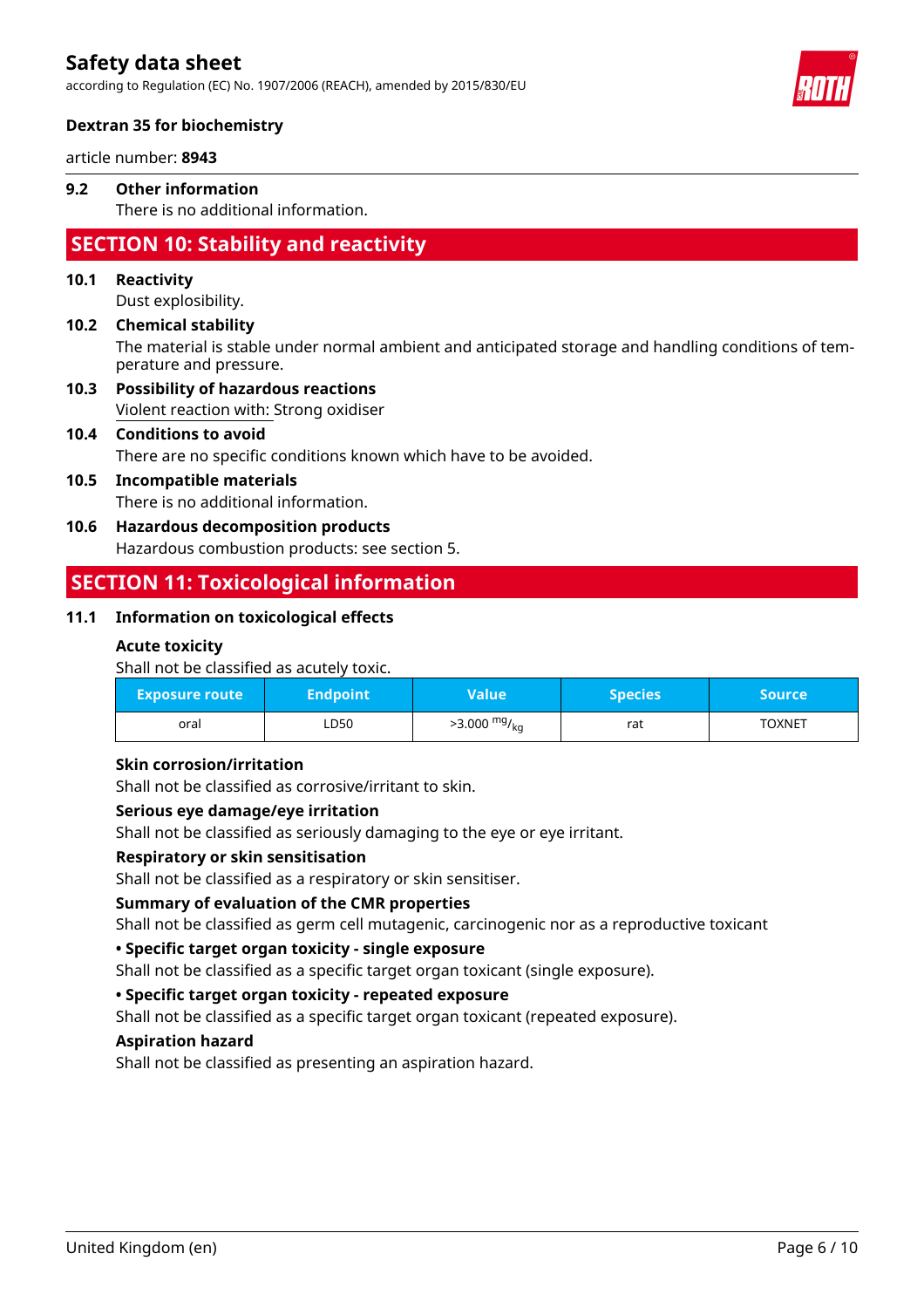according to Regulation (EC) No. 1907/2006 (REACH), amended by 2015/830/EU



# **Dextran 35 for biochemistry**

article number: **8943**

# **Symptoms related to the physical, chemical and toxicological characteristics**

#### **• If swallowed**

data are not available

#### **• If in eyes**

data are not available

### **• If inhaled**

Inhalation of dust may cause irritation of the respiratory system

#### **• If on skin**

Frequently or prolonged contact with skin may cause dermal irritation

#### **Other information**

None

# **SECTION 12: Ecological information**

## **12.1 Toxicity**

acc. to 1272/2008/EC: Shall not be classified as hazardous to the aquatic environment.

- Theoretical Oxygen Demand: Theoretical Carbon Dioxide: **12.2 Process of degradability**
- Data are not available. **12.3 Bioaccumulative potential**
- Data are not available. **12.4 Mobility in soil**
- Data are not available. **12.5 Results of PBT and vPvB assessment**
- Data are not available. **12.6 Other adverse effects**

# **SECTION 13: Disposal considerations**

## **13.1 Waste treatment methods**

Consult the appropriate local waste disposal expert about waste disposal.

# **Sewage disposal-relevant information**

Do not empty into drains.

## **13.2 Relevant provisions relating to waste**

The allocation of waste identity numbers/waste descriptions must be carried out according to the EEC, specific to the industry and process.

#### **13.3 Remarks**

Waste shall be separated into the categories that can be handled separately by the local or national waste management facilities. Please consider the relevant national or regional provisions.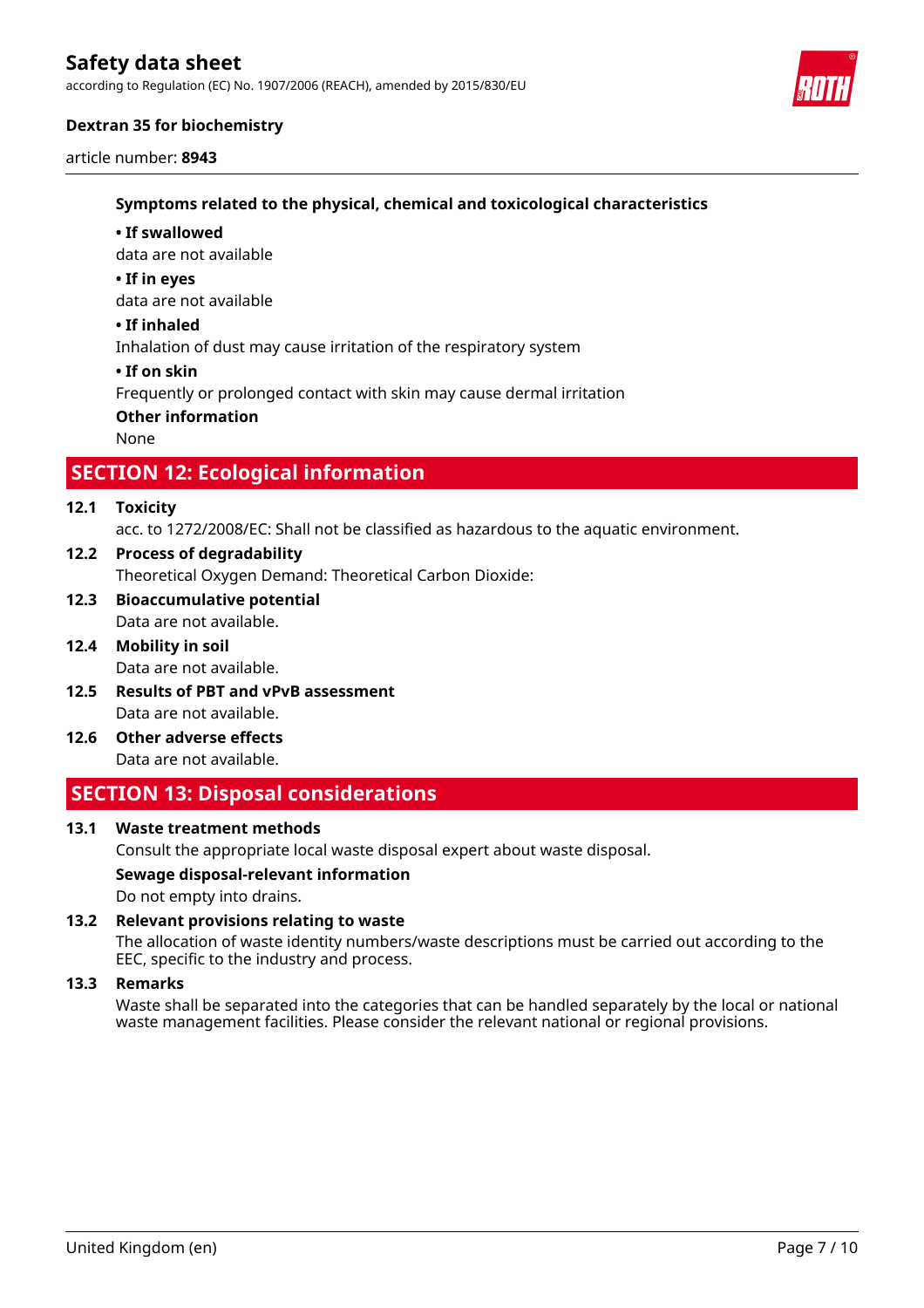according to Regulation (EC) No. 1907/2006 (REACH), amended by 2015/830/EU



# **Dextran 35 for biochemistry**

article number: **8943**

|      | <b>SECTION 14: Transport information</b>                                                                               |                                                                                                |  |
|------|------------------------------------------------------------------------------------------------------------------------|------------------------------------------------------------------------------------------------|--|
| 14.1 | UN number                                                                                                              | (not subject to transport regulations)                                                         |  |
| 14.2 | UN proper shipping name                                                                                                | not relevant                                                                                   |  |
| 14.3 | Transport hazard class(es)                                                                                             | not relevant                                                                                   |  |
|      | Class                                                                                                                  |                                                                                                |  |
| 14.4 | Packing group                                                                                                          | not relevant                                                                                   |  |
| 14.5 | Environmental hazards                                                                                                  | none (non-environmentally hazardous acc. to the danger-<br>ous goods regulations)              |  |
| 14.6 | <b>Special precautions for user</b><br>There is no additional information.                                             |                                                                                                |  |
| 14.7 | Transport in bulk according to Annex II of MARPOL and the IBC Code<br>The cargo is not intended to be carried in bulk. |                                                                                                |  |
| 14.8 | <b>Information for each of the UN Model Regulations</b>                                                                |                                                                                                |  |
|      | • Transport of dangerous goods by road, rail and inland waterway (ADR/RID/ADN)<br>Not subject to ADR, RID and ADN.     |                                                                                                |  |
|      | • International Maritime Dangerous Goods Code (IMDG)<br>Not subject to IMDG.                                           |                                                                                                |  |
|      | • International Civil Aviation Organization (ICAO-IATA/DGR)<br>Not subject to ICAO-IATA.                               |                                                                                                |  |
|      | <b>SECTION 15: Regulatory information</b>                                                                              |                                                                                                |  |
| 15.1 | <b>Relevant provisions of the European Union (EU)</b>                                                                  | Safety, health and environmental regulations/legislation specific for the substance or mixture |  |

Not listed. **• Regulation 649/2012/EU concerning the export and import of hazardous chemicals (PIC)**

Not listed. **• Regulation 1005/2009/EC on substances that deplete the ozone layer (ODS)**

**• Regulation 850/2004/EC on persistent organic pollutants (POP)**

Not listed.

**• Restrictions according to REACH, Annex XVII**

not listed

not listed **• List of substances subject to authorisation (REACH, Annex XIV)**

#### **• Seveso Directive**

| 2012/18/EU (Seveso III) |                                       |                                                                                            |              |
|-------------------------|---------------------------------------|--------------------------------------------------------------------------------------------|--------------|
| <b>No</b>               | Dangerous substance/hazard categories | Qualifying quantity (tonnes) for the application of lower and upper-tier re-<br>quirements | <b>Notes</b> |
|                         | not assigned                          |                                                                                            |              |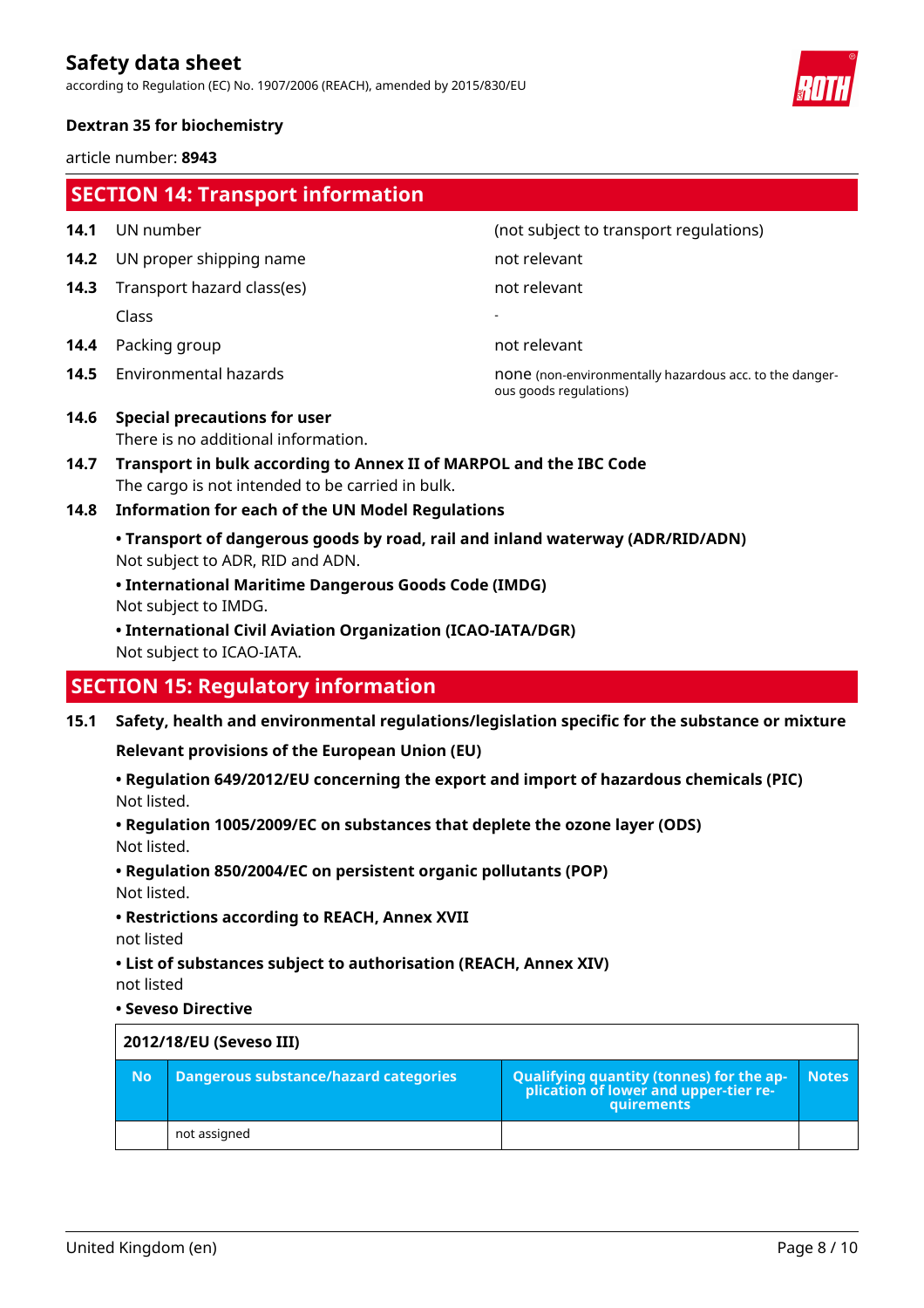according to Regulation (EC) No. 1907/2006 (REACH), amended by 2015/830/EU



## **Dextran 35 for biochemistry**

#### article number: **8943**

**Directive 2011/65/EU on the restriction of the use of certain hazardous substances in electrical and electronic equipment (RoHS) - Annex II**

not listed

#### **Regulation 166/2006/EC concerning the establishment of a European Pollutant Release and Transfer Register (PRTR)**

not listed

#### **Directive 2000/60/EC establishing a framework for Community action in the field of water policy (WFD)**

not listed

## **National inventories**

Substance is listed in the following national inventories:

- EINECS/ELINCS/NLP (Europe)
- DSL/NDSL (Canada)
- Toxic Substance Control Act (TSCA)

#### **15.2 Chemical Safety Assessment**

No Chemical Safety Assessment has been carried out for this substance.

# **SECTION 16: Other information**

#### **Abbreviations and acronyms**

| Abbr.           | <b>Descriptions of used abbreviations</b>                                                                                                                                                                                     |
|-----------------|-------------------------------------------------------------------------------------------------------------------------------------------------------------------------------------------------------------------------------|
| <b>ADN</b>      | Accord européen relatif au transport international des marchandises dangereuses par voies de navigation<br>intérieures (European Agreement concerning the International Carriage of Dangerous Goods by Inland Wa-<br>terways) |
| <b>ADR</b>      | Accord européen relatif au transport international des marchandises dangereuses par route (European<br>Agreement concerning the International Carriage of Dangerous Goods by Road)                                            |
| CAS             | Chemical Abstracts Service (service that maintains the most comprehensive list of chemical substances)                                                                                                                        |
| <b>CLP</b>      | Regulation (EC) No 1272/2008 on classification, labelling and packaging of substances and mixtures                                                                                                                            |
| <b>CMR</b>      | Carcinogenic, Mutagenic or toxic for Reproduction                                                                                                                                                                             |
| <b>DGR</b>      | Dangerous Goods Regulations (see IATA/DGR)                                                                                                                                                                                    |
| EH40/2005       | EH40/2005 Workplace exposure limits (http://www.nationalarchives.gov.uk/doc/open-government-licence/)                                                                                                                         |
| EINECS          | European Inventory of Existing Commercial Chemical Substances                                                                                                                                                                 |
| <b>ELINCS</b>   | <b>European List of Notified Chemical Substances</b>                                                                                                                                                                          |
| <b>GHS</b>      | "Globally Harmonized System of Classification and Labelling of Chemicals" developed by the United Nations                                                                                                                     |
| <b>IATA</b>     | <b>International Air Transport Association</b>                                                                                                                                                                                |
| <b>IATA/DGR</b> | Dangerous Goods Regulations (DGR) for the air transport (IATA)                                                                                                                                                                |
| <b>ICAO</b>     | <b>International Civil Aviation Organization</b>                                                                                                                                                                              |
| <b>IMDG</b>     | International Maritime Dangerous Goods Code                                                                                                                                                                                   |
| <b>MARPOL</b>   | International Convention for the Prevention of Pollution from Ships (abbr. of "Marine Pollutant")                                                                                                                             |
| <b>NLP</b>      | No-Longer Polymer                                                                                                                                                                                                             |
| PBT             | Persistent, Bioaccumulative and Toxic                                                                                                                                                                                         |
| <b>REACH</b>    | Registration, Evaluation, Authorisation and Restriction of Chemicals                                                                                                                                                          |
| <b>RID</b>      | Règlement concernant le transport International ferroviaire des marchandises Dangereuses (Requlations<br>concerning the International carriage of Dangerous goods by Rail)                                                    |